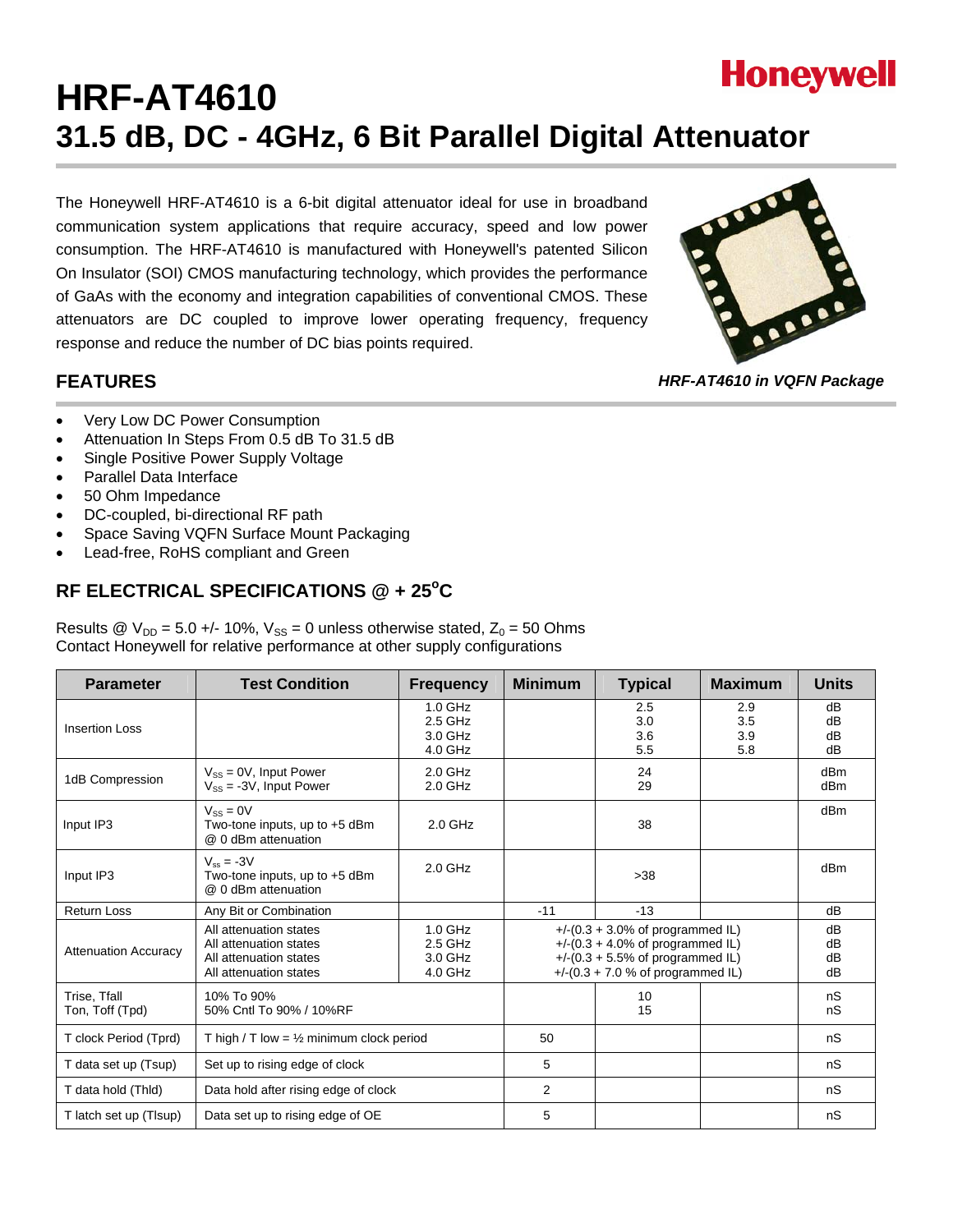# **HRF-AT4610**

### **FUNCTIONAL SCHEMATIC**



### **DC ELECTRICAL SPECIFICATIONS @ + 25°C**

| <b>Parameter</b>      | <b>Minimum</b> | <b>Typical</b> | <b>Maximum</b> | <b>Units</b> |
|-----------------------|----------------|----------------|----------------|--------------|
| V <sub>DD</sub>       | $3.3^{1}$      | 5.0            | 5.5            |              |
| $V_{SS}$              | $-5.0$         |                |                |              |
| I <sub>DD</sub>       |                | < 5.0          | 50             | uA           |
| CMOS Logic level (0)  |                |                | 0.8            |              |
| CMOS Logic level (1)  | $V_{DD} - 0.8$ |                | $V_{DD}$       |              |
| Input Leakage Current |                |                | 10             | uA           |

Note 1, the performance curves are for  $V_{DD} = +5.0 +/- 10\%$ 

### **ABSOLUTE MAXIMUM RATINGS1**

| <b>Parameter</b>             | <b>Absolute Maximum</b>       | <b>Units</b>   |
|------------------------------|-------------------------------|----------------|
| Input Power                  | $+35$                         | dBm            |
| V <sub>DD</sub>              | $+6.0$                        |                |
| $V_{SS}$                     | $-5.5$                        |                |
| ESD Voltage <sup>2</sup>     | 400                           |                |
| <b>Operating Temperature</b> | $-40$ To $+85$                | $\overline{C}$ |
| <b>Storage Temperature</b>   | $-65$ To $+125$               | $\overline{C}$ |
| Moisture Sensitivity Level   | Level 3 $@$ 260 $^{\circ}$ C  |                |
| <b>Digital Inputs</b>        | $V_{DD}$ +0.6 max to -0.6 min |                |

Note 1 - Operation of this device beyond any of these parameters may cause permanent damage.

Note 2 - Although the HRF-AT4610 contains ESD protection circuitry on all digital inputs, precautions should be taken to ensure that the Absolute Maximum Ratings are not exceeded.

**Latch-Up:** Unlike conventional CMOS digital attenuators, Honeywell's HRF-AT4610 is immune to latch-up.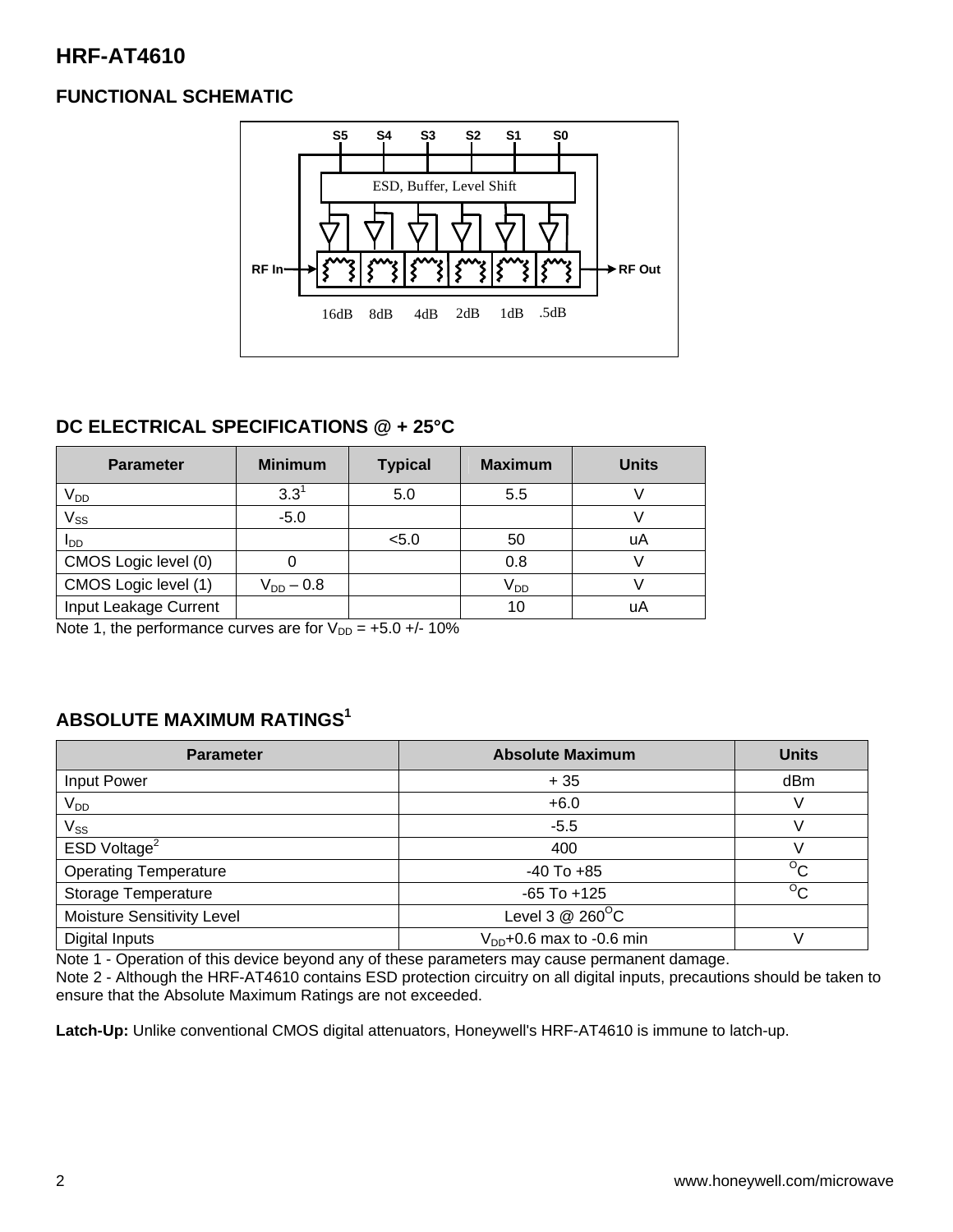# **HRF- AT4610**

### **PIN CONFIGURATIONS**

| Pin            | <b>Function</b> | Pin | <b>Function</b>  |
|----------------|-----------------|-----|------------------|
| 1              | VDD             | 13  | <b>GROUND</b>    |
| $\overline{2}$ | <b>GROUND</b>   | 14  | <b>GROUND</b>    |
| 3              | <b>GROUND</b>   | 15  | <b>RF OUTPUT</b> |
| 4              | <b>RF INPUT</b> | 16  | <b>GROUND</b>    |
| 5              | <b>GROUND</b>   | 17  | <b>VSS</b>       |
| 6              | <b>GROUND</b>   | 18  | <b>GROUND</b>    |
| 7              | <b>GROUND</b>   | 19  | S <sub>0</sub>   |
| 8              | <b>GROUND</b>   | 20  | S <sub>1</sub>   |
| 9              | <b>GROUND</b>   | 21  | S <sub>2</sub>   |
| 10             | <b>GROUND</b>   | 22  | S <sub>3</sub>   |
| 11             | <b>GROUND</b>   | 23  | S <sub>4</sub>   |
| 12             | <b>GROUND</b>   | 24  | S <sub>5</sub>   |

**Note**: Bottom ground plate must be grounded for proper RF performance.

# **TRUTH TABLE**

| S <sub>5</sub> | <b>S4</b> | <b>S3</b> | <b>S2</b> | S <sub>1</sub> | SO |
|----------------|-----------|-----------|-----------|----------------|----|
|                |           |           |           |                |    |
|                |           |           |           |                |    |
|                |           |           |           |                |    |
|                |           |           |           |                |    |
|                |           |           |           |                |    |
|                |           |           |           |                |    |
|                |           |           |           |                |    |
|                |           |           |           |                |    |

**Operation**: Data on parallel input "S" pins are independently buffered and presented to the RF attenuator circuits. "0" = CMOS Low, "1" = CMOS High.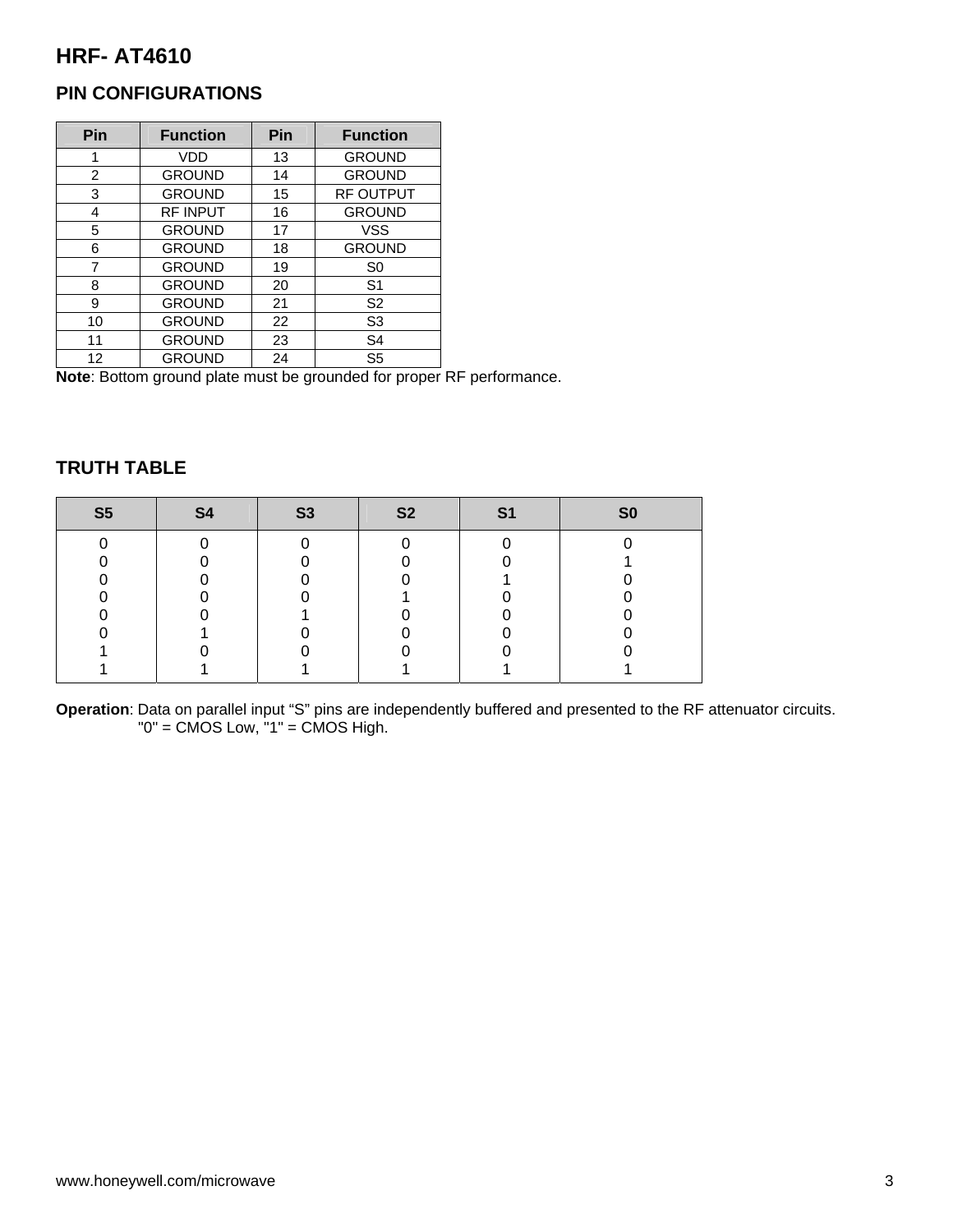# **HRF-AT4610**

### **PERFORMANCE CURVES**

#### **Insertion Loss**



**Return Loss** 

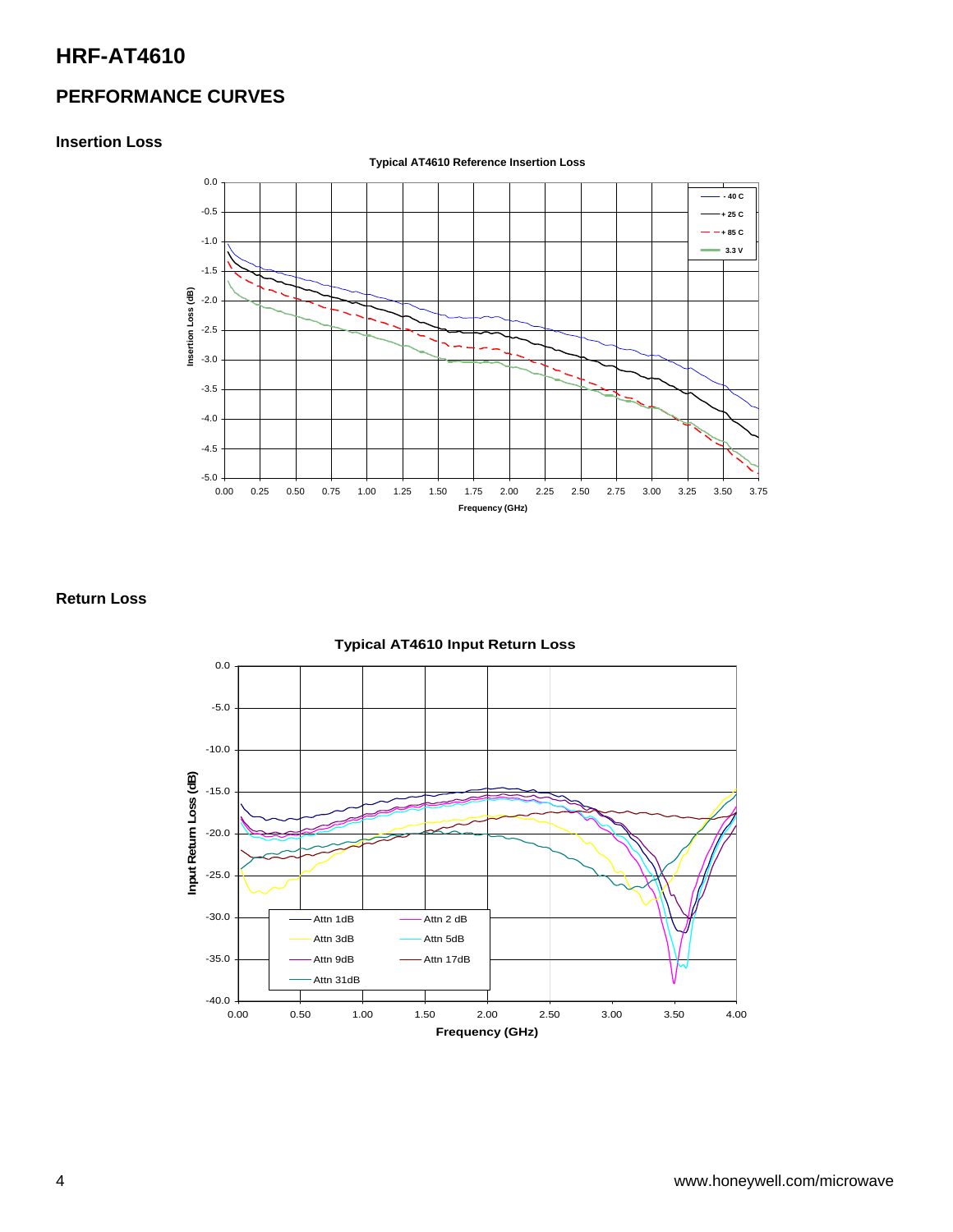# **HRF- AT4610**

**Step Accuracy** 



### **Typical AT4610 Step Accuracy**

**Relative Accuracy** 

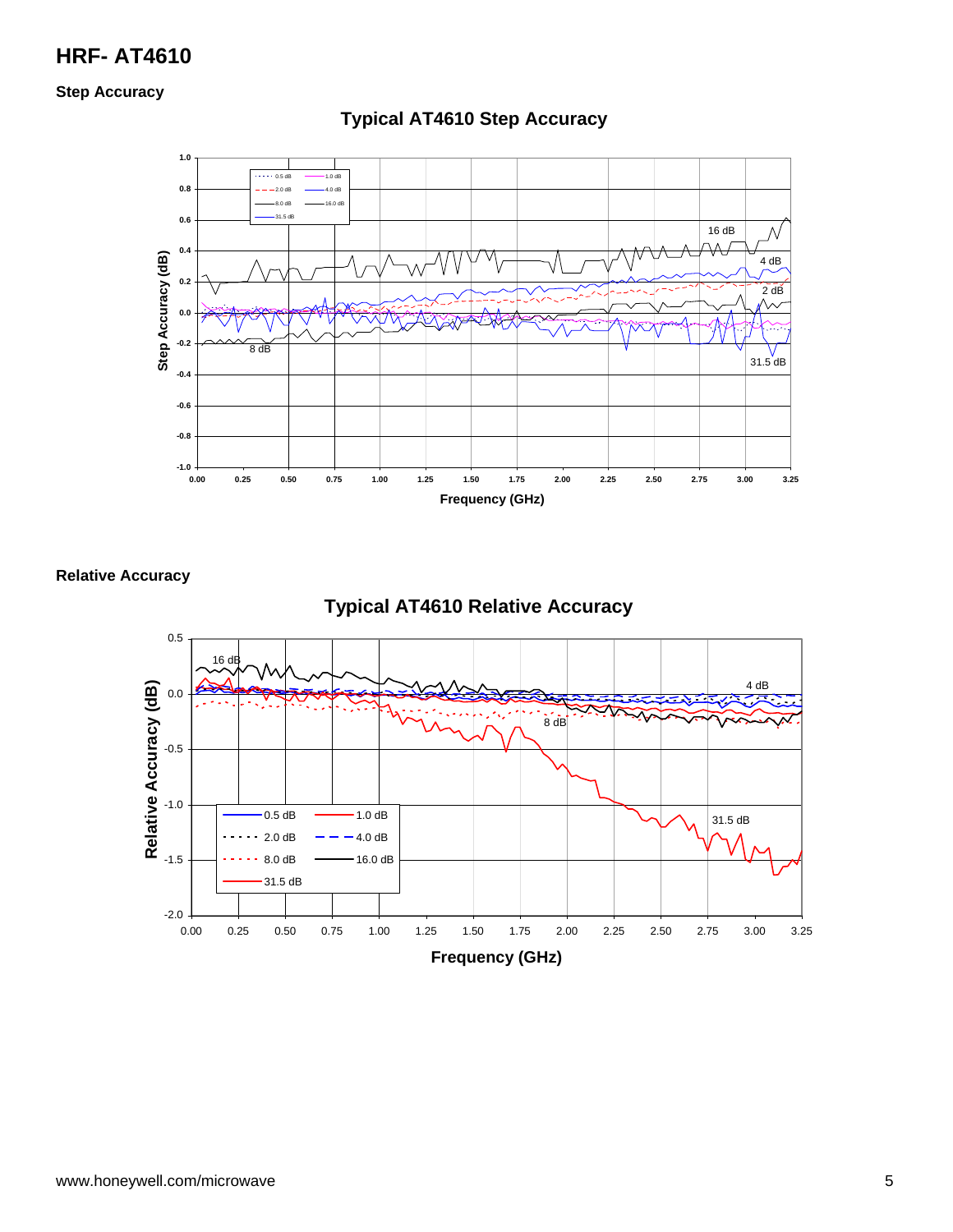# **HRF-AT4610**

### **PACKAGE OUTLINE DRAWING**



- 1. Pin 1 identifier can be a combination or a dot and/or chamfer.
- 2. Dimensions are in millimeters.

#### **GREEN MATERIAL SET**

E<sub>2</sub>

D<sub>2</sub>

 $\mathbf{I}$ **INTERNAL** 

**FEATURE** 

2.40 2.50 2.60

2.40 2.50 2.60  $0.30$  0.40 0.50

**FUSE LEAD** 

The –GR attenuators have a Green material set that can withstand a maximum soldering temperature of  $260^{\circ}$ C.

#### **LEAD FINISH**

The package leads are Nickel Palladium Gold (NiPdAu). The configuration being manufactured and delivered today is lead-free RoHS compliant. Compliant packages have half-etch leadframes and have date codes of 0300 or greater.

#### **LEAD FREE QFN SURFACE MOUNT APPLICATION**

Please see Application Note AN310 for assembly process recommendations. The maximum soldering temperature of the -GR is 260<sup>o</sup>C (-AU attenuators are 250<sup>o</sup>C). Application Notes can be found at our website: www.honeywell.com/microwave

#### **CIRCUIT APPLICATION INFORMATION**

These attenuators require a DC reference to ground. They may not operate properly when AC coupled on both the RF input and output without a DC ground reference provided as part of the circuit. See Application Note AN311.